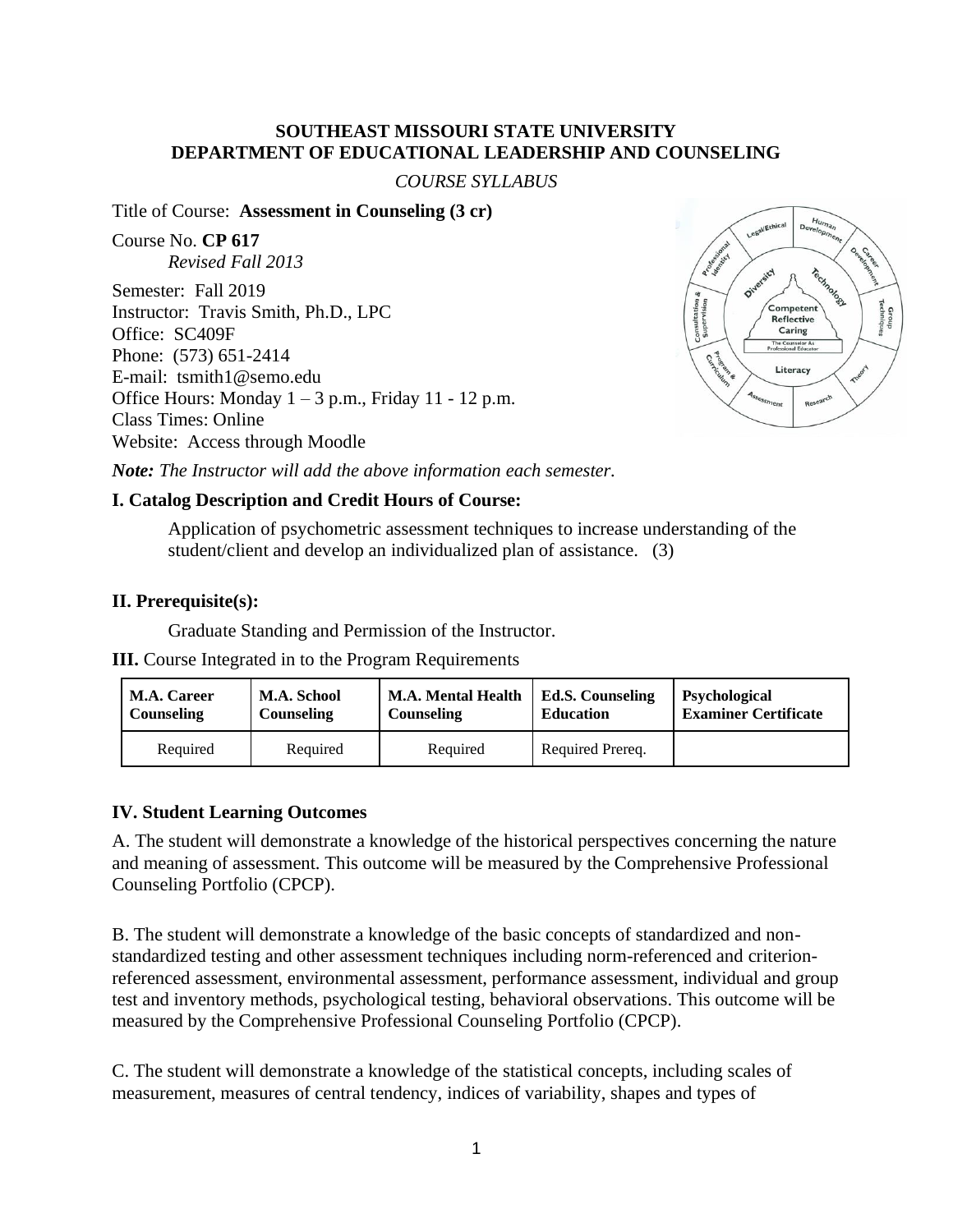distributions, and correlations. This outcome will be measured by the Comprehensive Professional Counseling Portfolio (CPCP).

| <b>CACREP</b>              | <b>1DESE Requirements</b>                        | <b>LPC</b>          | <b>NBCC Requirements</b>                                         |
|----------------------------|--------------------------------------------------|---------------------|------------------------------------------------------------------|
| <b>Requirements (2016)</b> | (2011)                                           | <b>Requirements</b> |                                                                  |
| Assessment                 | Comp. 5) Assessment materials<br>and techniques; | Appraisal           | Appraisal (Tests and Measurements for<br>Individuals and Groups) |

#### **V.** Course as Relates to External Requirements

#### **VI.** Course as Relates to External Standards

# **CACREP Standards (2016)**

#### Section II.F.7. ASSESSMENT & TESTING

- a. historical perspectives concerning the nature and meaning of assessment and testing in counseling,
- b. methods of effectively preparing for and conducting initial assessment meetings
- c. procedures for assessing risk of aggression or danger to others, self-inflicted harm, or suicide,
- d. procedures for identifying trauma and abuse and for reporting abuse,
- e. use of assessments for diagnostic and intervention planning purposes,
- f. basic concepts of standardized and non-standardized testing, norm-referenced and criterion-referenced assessments, and group and individual assessments
- g. statistical concepts, including scales of measurement, measures of central tendency, indices of variability, shapes and types of distributions, and correlations
- h. reliability and validity in the use of assessments
- i. use of assessments relevant to academic/educational, career, personal, and social development
- j. use of environmental assessments and systematic behavioral observations
- k. use of symptom checklists, and personality and psychological testing
- l. use of assessment results to diagnose developmental, behavioral, and mental disorders
- m. ethical and culturally relevant strategies for selecting, administering, and interpreting assessment and test results

#### Clinical Mental Health Counseling

Section 5.C.1. Foundations

e. psychological tests and assessments specific to clinical mental health counseling

#### Section 5.C.3. Practice

a. intake interview, mental status evaluation, biopsychosocial history, mental health history, and psychological assessment for treatment planning and caseload management

#### School Counseling

#### Section 5.G.1. Foundations

1. Understands the influence of multiple factors (e.g. abuse, violence, eating disorders, attention deficit hyperactivity disorder, and childhood depression) that may affect the personal, social, and academic functioning of students. 2. Knows the characteristics of children and adolescents who may use alcohol or other drugs or who may reside in a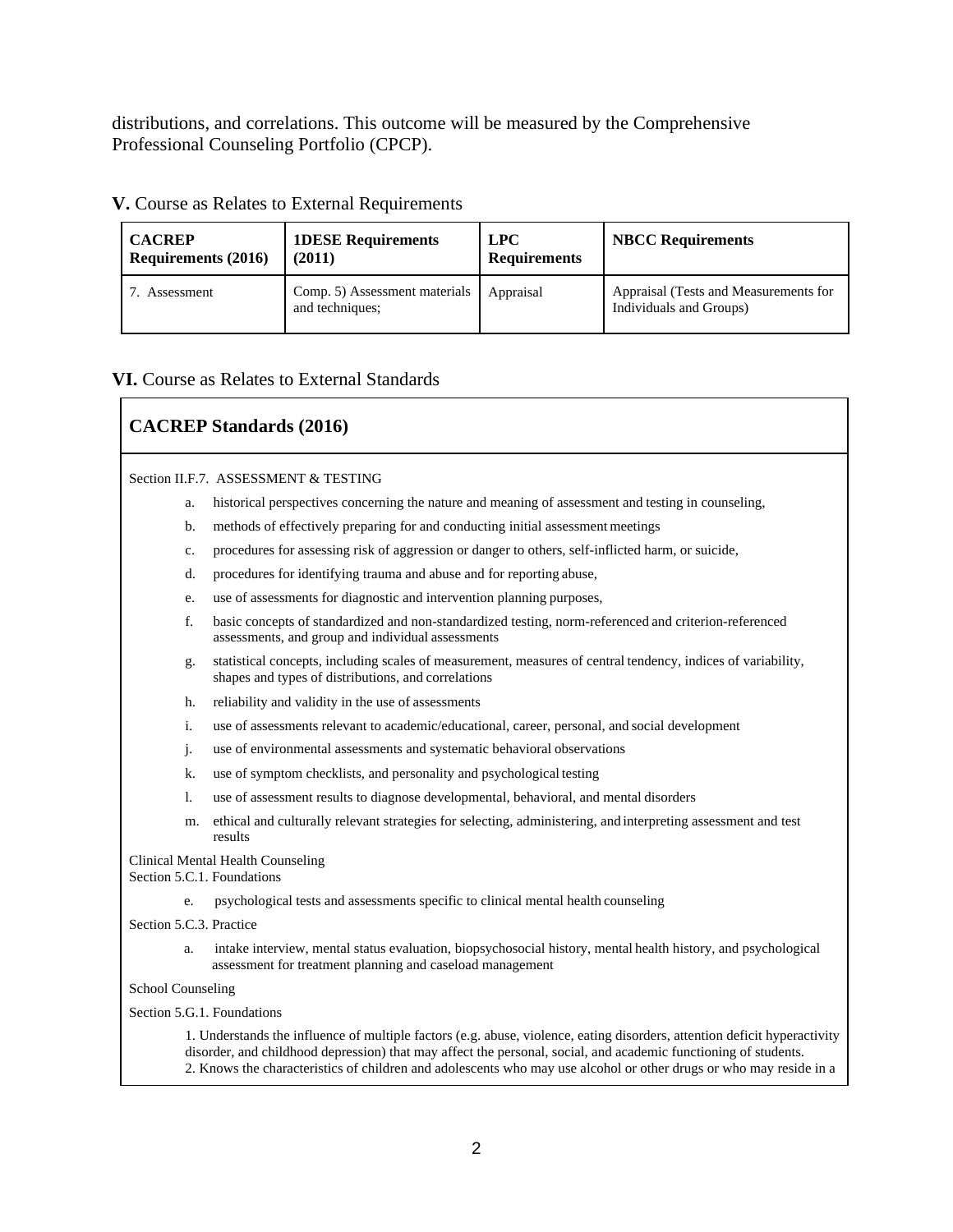home where substance abuse occurs. 3. Identifies various forms of needs assessments for academic, career and personal/social development.

# **DESE Standards (2011)**

(MoSTEP 1.4.1.3.a; CACREP CC 7a,b) theoretical and historical bases for assessment techniques, including basic concepts of standardized and nonstandardized testing and other assessment techniques including normreferenced and criterion-referenced assessment, environmental assessment, performance assessment, individual and group test and inventory methods, psychological testing, and behavioral observations.

(MoSTEP 1.4.1.3.b; CACREP CC 7d, e) concepts of reliability (i.e., theory of measurement error, models of reliability, and the use of reliability information), validity (i.e., evidence of validity, types of validity), and the relationship between reliability and validity.

(MoSTEP 1.4.1.3.c; CACREP CC 7g) selecting, administering, and interpreting qualitative and quantitative assessments typically used in comprehensive guidance programs to assess the academic, career, and personal/social development of all students.

(MoSTEP 1.4.1.3.d; CACREP CC 7c) statistical concepts, including scales of measurement, measures of central tendency, indices of variability, shapes and types of distributions, and correlations.

(MoSTEP 1.4.1.3.e; CACREP CC 7f) social and cultural factors related to the assessment and evaluation of individuals, groups, and specific populations.

(MoSTEP 1.4.1.3.f; CACREP CC 7.g) ethical principles in assessment.

### **VII. Purposes or Objectives of the Course:**

- A. The student will become familiar with the historical perspectives concerning the nature and meaning of assessment.
- B. The student will become familiar with the basic concepts of standardized and nonstandardized testing and other assessment techniques including norm-referenced and criterion-referenced assessments, environmental assessments, performance assessments, individual and group test and inventory methods, behavioral observations and computer-managed and computer-assisted methods.
- C. The student will become familiar with statistical concepts including scales of measurement, measures of central tendency, indices of variability, shapes and types of distributions, and correlations.
- D. The student will become familiar with reliability, theory of measurement error, models of reliability and the use of reliability information.
- E. The student will become familiar with validity, evidence of validity, types of validity, and the relationship between reliability and validity.
- F. The student will become familiar with factors that relate to assessment and evaluation of individuals, groups, and specific populations as they relate to age, gender, sexual orientation, ethnicity, language, disability, culture, and spirituality.
- G. The student will learn strategies for selecting, administering, and interpreting assessment and evaluation instruments.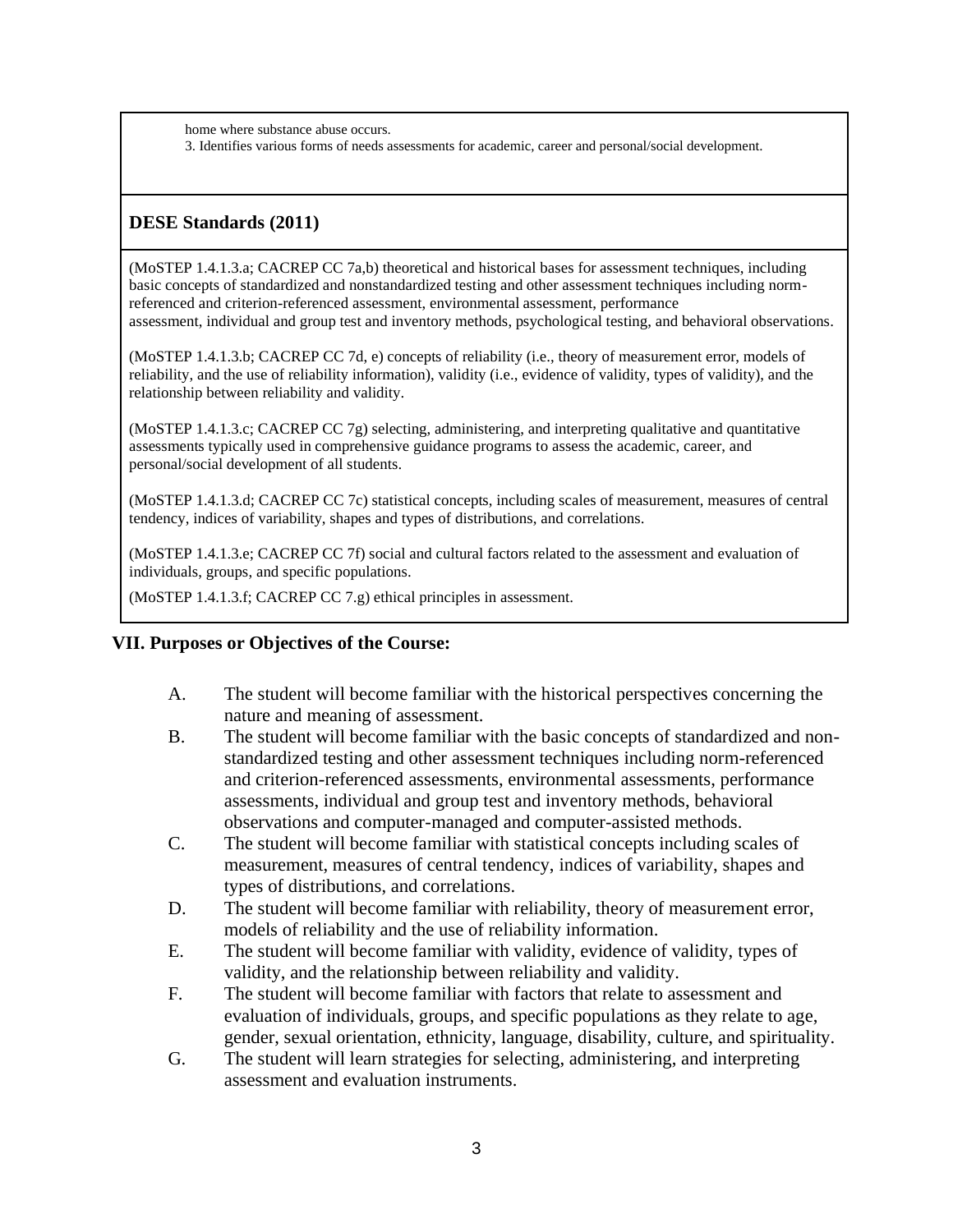| Η.                                      | The student will develop and understanding of general principles and methods of<br>case conceptualization, assessment, and/or diagnoses of mental and emotional<br>status.                                                                                                            |                                                                 |    |  |  |  |
|-----------------------------------------|---------------------------------------------------------------------------------------------------------------------------------------------------------------------------------------------------------------------------------------------------------------------------------------|-----------------------------------------------------------------|----|--|--|--|
| I.                                      | The student will understand and be able to apply the appropriate ethical and legal<br>considerations in the use of standardized assessment instruments.<br>The student will be introduced to a variety of assessment instruments in use by<br>educators and mental health clinicians. |                                                                 |    |  |  |  |
| J.                                      |                                                                                                                                                                                                                                                                                       |                                                                 |    |  |  |  |
| <b>VIII.</b> Course Content or Outline: |                                                                                                                                                                                                                                                                                       | <b>Class Hours</b>                                              |    |  |  |  |
| А.                                      | Assessment of the Individual                                                                                                                                                                                                                                                          |                                                                 | 10 |  |  |  |
|                                         | 1.                                                                                                                                                                                                                                                                                    | Assessment in all facets of counseling services                 |    |  |  |  |
|                                         | 2.                                                                                                                                                                                                                                                                                    | Definition                                                      |    |  |  |  |
|                                         | 3.                                                                                                                                                                                                                                                                                    | Basic tenets including ethics                                   |    |  |  |  |
|                                         | 4.                                                                                                                                                                                                                                                                                    | Case study approach for client and student learning issues      |    |  |  |  |
| <b>B.</b>                               |                                                                                                                                                                                                                                                                                       | <b>Psychometric Assessment Techniques</b>                       | 10 |  |  |  |
|                                         | 1.                                                                                                                                                                                                                                                                                    | Standardized tests and rating scales                            |    |  |  |  |
|                                         | 2.                                                                                                                                                                                                                                                                                    | Curriculum based assessment                                     |    |  |  |  |
|                                         | 3.                                                                                                                                                                                                                                                                                    | Record review                                                   |    |  |  |  |
|                                         | 4.                                                                                                                                                                                                                                                                                    | Observation techniques                                          |    |  |  |  |
|                                         | 5.                                                                                                                                                                                                                                                                                    | Diagnostic interviewing techniques                              |    |  |  |  |
|                                         | 6.                                                                                                                                                                                                                                                                                    | Psychometric techniques                                         |    |  |  |  |
|                                         | 7.                                                                                                                                                                                                                                                                                    | Client participation techniques                                 |    |  |  |  |
|                                         | 8.                                                                                                                                                                                                                                                                                    | Environmental assessment (i.e., school, classroom)              |    |  |  |  |
| C.                                      | <b>Introduction of Instruments</b>                                                                                                                                                                                                                                                    |                                                                 | 10 |  |  |  |
|                                         | 1.                                                                                                                                                                                                                                                                                    | Wechsler Intelligence Scale                                     |    |  |  |  |
|                                         | 2.                                                                                                                                                                                                                                                                                    | <b>Stanford Binet</b>                                           |    |  |  |  |
|                                         | 3.                                                                                                                                                                                                                                                                                    | <b>MMPI</b>                                                     |    |  |  |  |
|                                         | 4.                                                                                                                                                                                                                                                                                    | Millon                                                          |    |  |  |  |
|                                         | 5.                                                                                                                                                                                                                                                                                    | <b>TAT</b>                                                      |    |  |  |  |
|                                         | 6.                                                                                                                                                                                                                                                                                    | Projective Drawings                                             |    |  |  |  |
|                                         | 7.                                                                                                                                                                                                                                                                                    | <b>Career Assessments</b>                                       |    |  |  |  |
|                                         | 8.                                                                                                                                                                                                                                                                                    | Others as appropriate                                           |    |  |  |  |
| D.                                      |                                                                                                                                                                                                                                                                                       | <b>Application of Assessment Data</b>                           | 15 |  |  |  |
|                                         | 1.                                                                                                                                                                                                                                                                                    | Synthesizing and analyzing information                          |    |  |  |  |
|                                         | 2.                                                                                                                                                                                                                                                                                    | Development of recommendations                                  |    |  |  |  |
|                                         | 3.                                                                                                                                                                                                                                                                                    | <b>Report writing</b>                                           |    |  |  |  |
|                                         | 4.                                                                                                                                                                                                                                                                                    | Collaboration with team to develop appropriate<br>interventions |    |  |  |  |
|                                         | 5.                                                                                                                                                                                                                                                                                    | Sharing assessment results in a conference                      |    |  |  |  |
|                                         | 6.                                                                                                                                                                                                                                                                                    | Follow-up activities                                            |    |  |  |  |
|                                         |                                                                                                                                                                                                                                                                                       |                                                                 |    |  |  |  |

# **IX. Textbook(s):**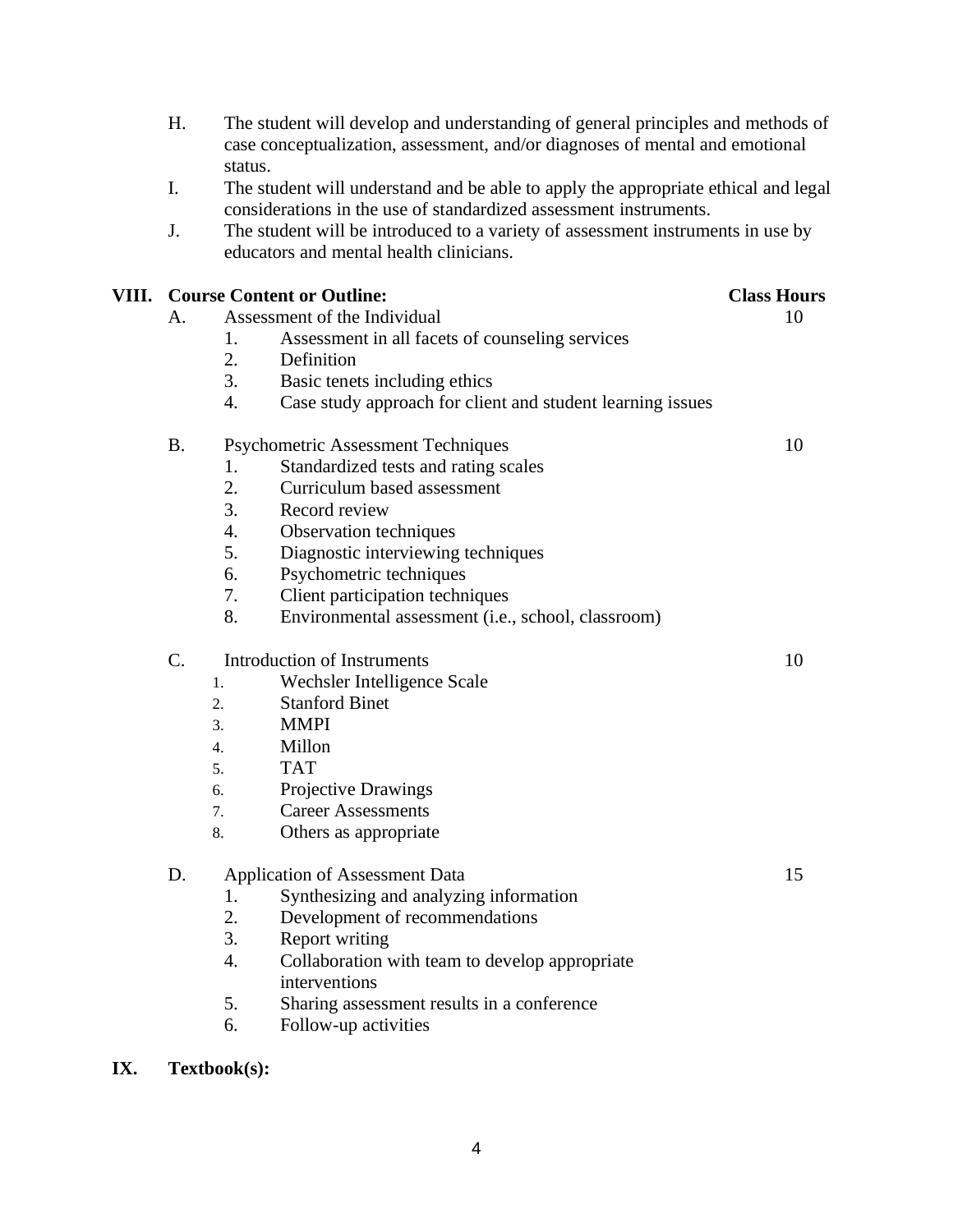Drummond, R. J. (8<sup>th</sup> ed). *Appraisal Procedures for Counselors and Helping Professionals*. Upper Saddle River, N.J.: Prentice-Hall, Inc.

### **X. Expectations of Students:**

- A. The student is expected to actively participate in class.
- B. The student will be expected to complete the required readings and assignments.
- C. Satisfactory performance on examinations.
- D. The student will be expected to respond to a variety of skill assessment techniques.

E. The student will be expected to know about and use a variety of technological strategies to enhance learning.

F. The student will review case studies, choosing a variety of assessment techniques, and generate recommendations to address the presenting concerns.

G. The student will be expected to know about legal issues and ethical standards in counseling.

### **XI. Basis for Student Evaluation**

- A. Written examinations (20%)
- B. Written critiques of professional articles (20%)
- C. Written evaluation of Case Studies (20%)
- D. Presentation of assessment (20%)
- E. Graduate quality research paper (20%)

# *Final letter grade:*

91% to 100% -- A 81% to 90% -- B 71% to 80% -- C 0% to 70% -- F

*Note: The section "Basis for Student Evaluation" is given as a general guideline. Course assignments and the exact final letter grade are at the discretion of the instructor. Each instructor will include assignment information and grading procedure in this section in the specific course syllabus handed out at the beginning of each semester.*

### **Assignments:**

**Test & Assessment Critique (100 points)**: Each student will choose two assessment/testing instruments to present. Students will describe the historical context of the test, its primary uses, the type of test (personality, achievement, etc), and limitations of the test. Students will also use scholarly literature to supplement presentation. Students are responsible for identifying two research articles that used the test or assessment. Students will demonstrate how the assessment/test was used in research and determine if the use of test was done adequately. You are required to compile your information in an APA formatted paper and submit through Dropbox.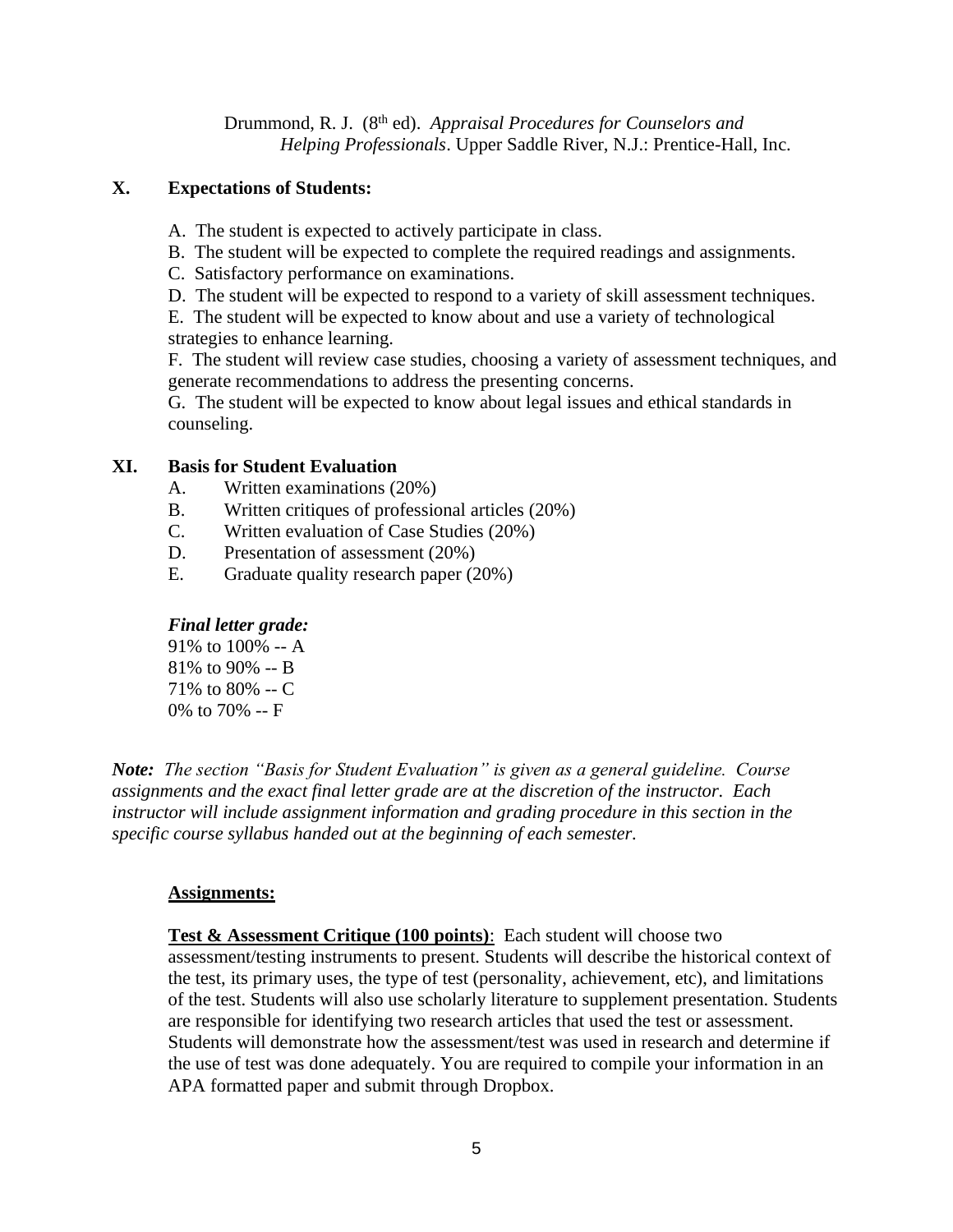#### **Case Studies (10 points each):**

There are a series of 10 case studies that you will be required to complete for this class. Each individual case provide you the opportunity to score and interpret the results of a variety of tests that you will learn about in this course. Full details of each case study are available on the "Course Content" section of the course website.

**Tests (50 points each):** A midterm and final will be required for this class and will be taken through UTest.

**Forum Topics (10 points each):** There will be topics related to the course material posted throughout the four weeks of this course that you will be required to respond to. See 'Course Information' section of the website for a rubric of requirements for Forum posts.

**Class Reflection Paper: (25 points):** Each student is required to write and submit a 2 – 4 page reflection paper on what you learned from this class. This paper can include descriptions of assignments that were particularly meaningful to you, key takeaways, and other points of interest. This assignment also satisfies a requirement of the Professional Counseling Portfolio. In addition to uploading the assignment to the Moodle website, you are required to submit the reflection to your Chalk & Wire account.

### **XII. Methods of instruction**

A combination of:

Classroom lectures and discussions Classroom experiential exercises Web-assisted instructions and tests/exams

### **XIII. Academic Honesty:**

Southeast Missouri State University expects all students, faculty and staff to operate in an honest and ethical manner. Academic dishonesty is a very serious offense because it undermines the value of your education and the education of others. Students who engage in academic dishonesty face significant penalties. Forms of academic dishonesty include, but are not limited to, plagiarism, cheating, contract cheating, misrepresentation, and other actions you take. Some of these are defined below:

- Plagiarism means passing off someone else's work as your own, whether it is intentional or unintentional.
- Cheating includes copying from another person or source of information to meet the requirements of a task.
- Contract cheating is paying someone else or a company to do your work.
- Misrepresentation means you are posing as someone else or someone else is posing as you to complete a task.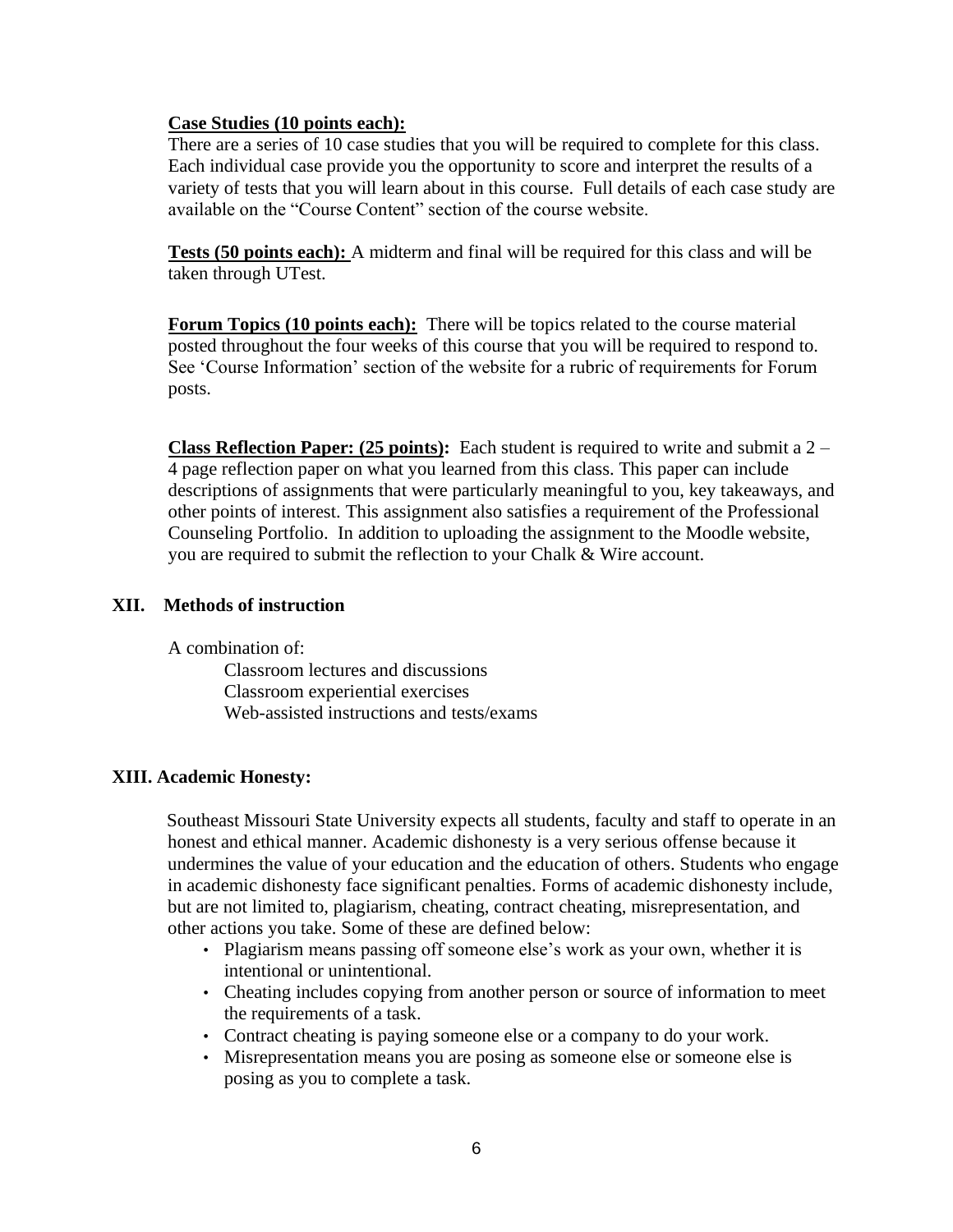• Collusion means working with one or more people to cheat. If you help someone cheat or plagiarize you will face the same penalties.

For more information, visit the Responsible Redhawks Code of Conduct http://www.semo.edu/responsibleredhawks/code-of-conduct.html or the Faculty Handbook Section (D) on Academic Honesty http://www.semo.edu/facultysenate/handbook/5d.html

## **XIV. Accessibility:**

Southeast Missouri State University and Disability Services are committed to making every reasonable educational accommodation for students who identify as people with disabilities. Many services and accommodations which aid a student's educational experience are available for students with various disabilities. Students are responsible for contacting Disability Services to register and access accommodations.

# **Accommodations are implemented on a case by case basis. For more information, visit http://www.semo.edu/ds/** or contact Disability Services at 573-651-5927.

## **XV. Civility:**

Your university experience is purposely designed to introduce you to new ideas, help you think effectively, develop good communication skills, evaluate information successfully, distinguish among values and make sound judgements. Doing this well requires respectful and courteous discussion among and between students and the instructor. Together, we must create a space where we acknowledge and respect others have different experiences, perspectives and points of view. Disagreements are likely. Mutual respect for one another and a willingness to listen are important. Remember, you are responsible for your behavior and actions. There is a no tolerance policy on bullying or harassment of any kind. Additional information on student conduct may be found at: http://www.semo.edu/pdf/stuconduct-code-conduct.pdf?ver=1.0 and http://www.semo.edu/pdf/Conduct\_Faculty\_Resource\_Guide.pdf

Further, it is to be expected that the instructor will treat all students with dignity and respect – it is also expected that the students will treat both the instructor and other students with this same respect. In order to facilitate this process more effectively, students are asked the following: 1) before class turn off all pagers and cell phones; 2) refrain from text messaging during class; 3) avoid distracting behavior (e.g. popping gum, noisy eating, and clipping fingernails); 4) minimize side conversations; and, 5) maintain respectful interactions. Finally, personal harassment of any kind will not be tolerated.

### **XVI. Counselor Dispositions**

Counselor Dispositions, as assessed within Counselor Education are guided by the central core of the Counseling Conceptual Framework. The beliefs and attitudes related to the